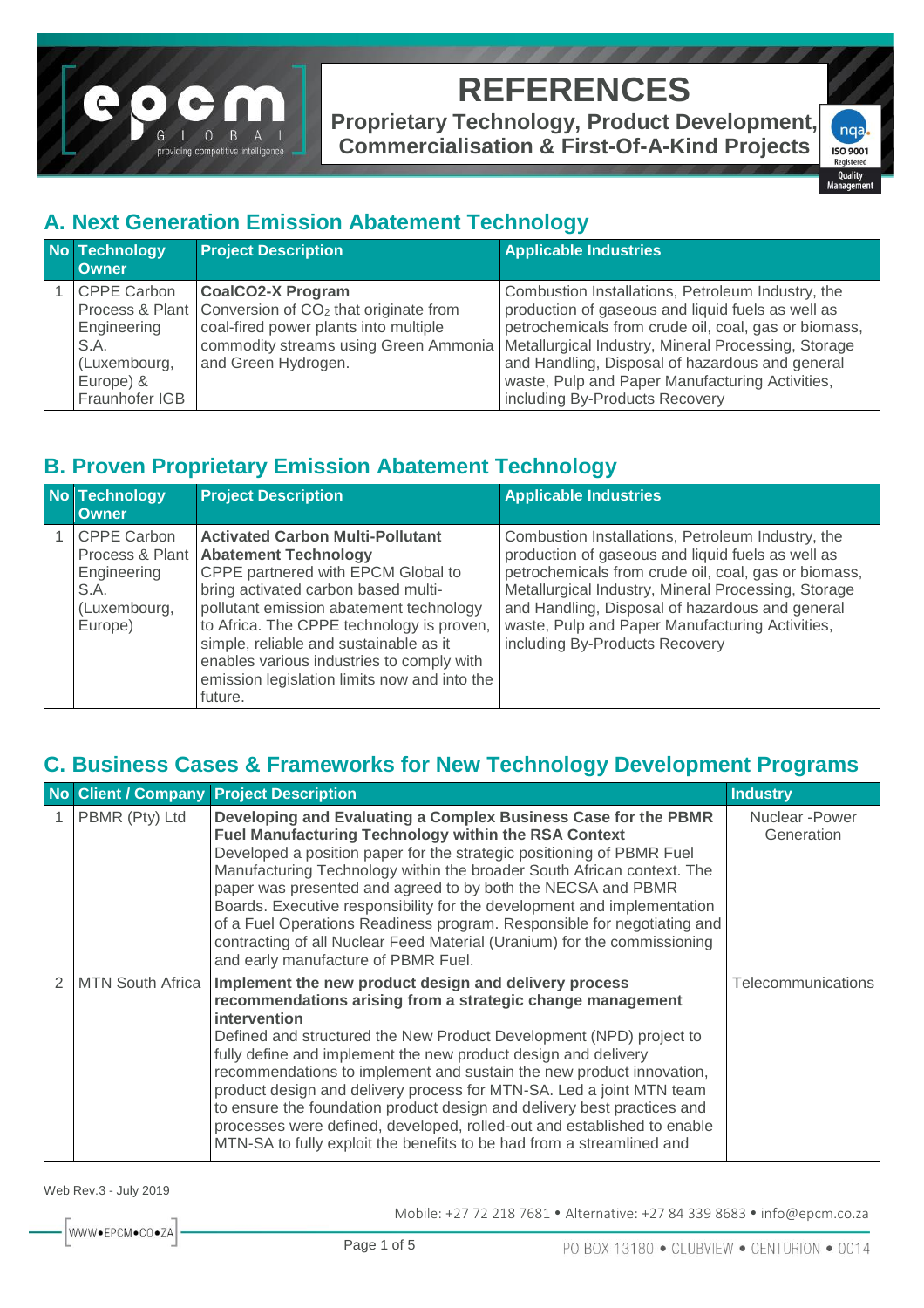

**Proprietary Technology, Product Development, Commercialisation & First-Of-A-Kind Projects**

nqa **ISO 9001** Registere Quality

Manao

integrated product design and delivery process based on new product development best practices. 3 PBMR (Pty) Ltd **Developing and Evaluating Complex Business Case for the Nuclear Process Heat Plant for Hydrogen Generation** Headed the initial study on the Nuclear Heat Process Plant design for Hydrogen generation and other High Temperature Applications. Development of the PBMR Technology Growth Path. Participated in a consortium with other International Companies in a bid for a Department Of Energy (DOE) project on Co-generation plants for the USA. The consortium was successful in its bid. Managed the Licensing project of PBMR with the NRC in the USA. Nuclear – Process **Heat** 

#### **D. New Product & System Development**

|                | No Client / Company                                        | <b>Project Description</b>                                                                                                                                                                                                                                                                                                                                                                                                                                                                                                                                                                                                                                                                                                                               | <b>Industry</b>               |
|----------------|------------------------------------------------------------|----------------------------------------------------------------------------------------------------------------------------------------------------------------------------------------------------------------------------------------------------------------------------------------------------------------------------------------------------------------------------------------------------------------------------------------------------------------------------------------------------------------------------------------------------------------------------------------------------------------------------------------------------------------------------------------------------------------------------------------------------------|-------------------------------|
| 1              | Armaments<br><b>Corporation of South</b><br>Africa SOC Ltd | <b>Commercialisation of Dual-Use Technologies and Intellectual</b><br>Property (IP)<br>Identification, listing and prioritisation of dual-use IP and technologies<br>for commercial application in terms of 1, 5 & 10-year pipeline.<br>Commercialisation & funding framework, business models, launch<br>client engagements, business cases and support with implementation                                                                                                                                                                                                                                                                                                                                                                             | Defence                       |
| $\overline{2}$ | North-West<br>University                                   | Due Diligence on the Commercialisation of Complex Intelligent<br><b>Ignition Technology</b><br>Part of a panel of experts performing a due diligence with specific<br>reference to project & systems engineering management aspects on a<br>project to commercialise complex internal combustion engine<br>technology intended for global engine manufacturers.                                                                                                                                                                                                                                                                                                                                                                                          | Automotive                    |
| 3              | Milotek (Pty) Ltd                                          | Development of a Demonstration Model for a novel Transportation<br><b>System</b><br>Project and systems engineering management for the design of a<br>demonstration unit for a battery-operated transportation system.<br>Delivery of manufacturing data packages ready for manufacturing.                                                                                                                                                                                                                                                                                                                                                                                                                                                               | Transportation                |
| 4              | <b>Eezi Lite Solutions</b><br>(Pty) Ltd                    | Design, Construction & Commissioning of a Factory to Produce a<br><b>New Charcoal Product to the RSA Market</b><br>Executive responsibility for the production and plant optimization of a<br>charcoal briquette manufacturing and impregnation plant. Owners<br>Team responsibility successfully fulfilled for the construction,<br>commissioning and early operations of a 15ton/day plant.                                                                                                                                                                                                                                                                                                                                                            | Leisure                       |
| 5              | <b>AREVA NP GmbH</b>                                       | Breakthrough Development, Qualification & Manufacturing of<br><b>Nuclear Instrumentation</b><br>Technology scanning and testing to identify a suitable technology<br>platform. Concept, basic & detail design & testing of five different<br>product variants. Full integration of nuclear instrumentation into the<br>power plant instrumentation & control architecture. Qualification of<br>equipment & packaging to international nuclear standards. Liaison with<br>the Finish regulator (STUK), Finish client (TVO), German third party<br>assessor (TÜV SÜD), French main contractor (AREVA SAS), German<br>engineering house (AREVA GmbH), German (KSR Kübler) & American<br>(Meggit) manufacturing companies. Setup of manufacturing facilities | Nuclear - Power<br>Generation |

Web Rev.3 - July 2019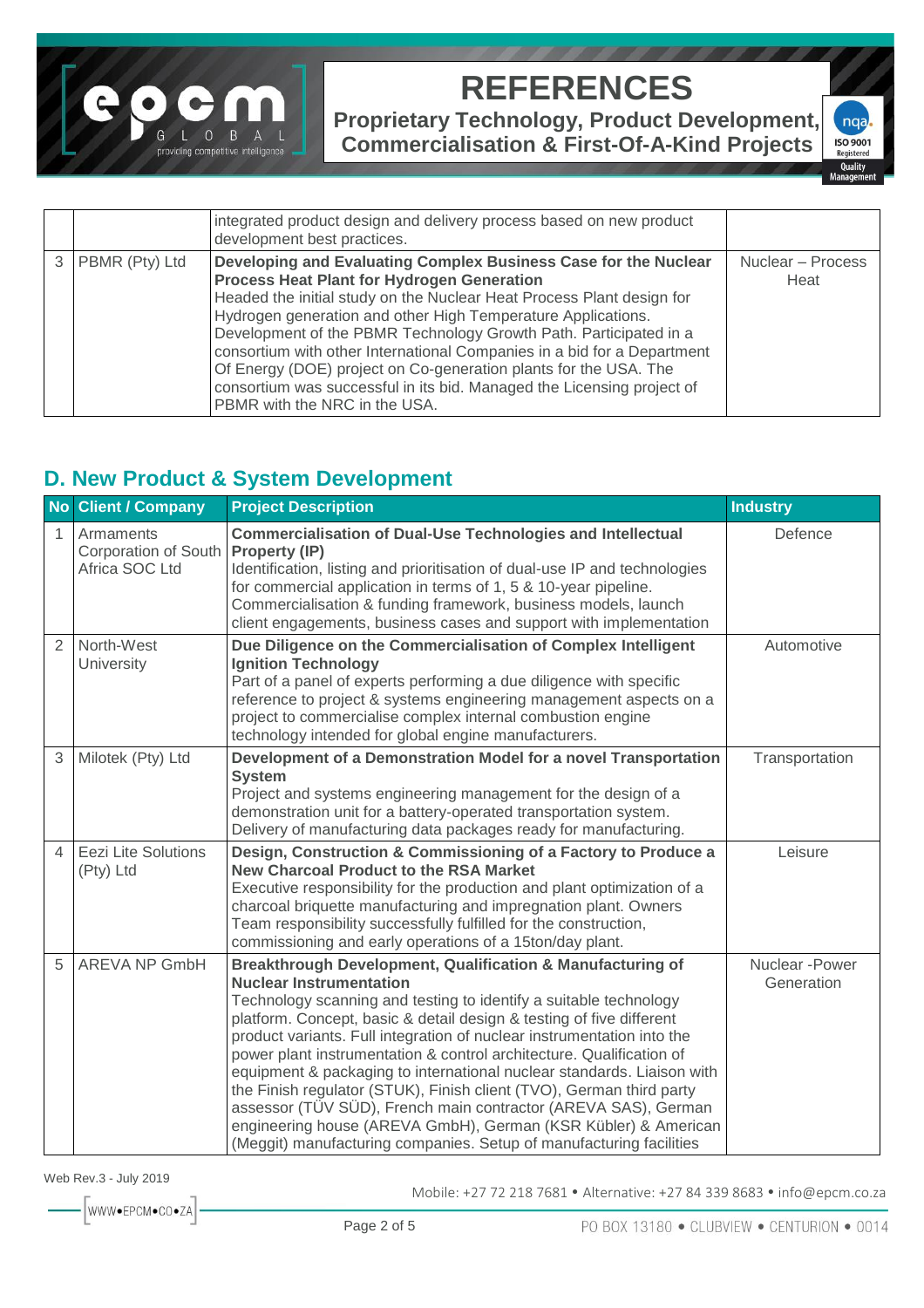

**Proprietary Technology, Product Development, Commercialisation & First-Of-A-Kind Projects**



|                |                                  | and qualification of manufacturing processes & equipment to<br>international standards. Manufacturing, packaging, installation of<br>equipment at the Finland Nuclear Power Plant                                                                                                                                                                                                                                                                                                                                                                                   |                               |
|----------------|----------------------------------|---------------------------------------------------------------------------------------------------------------------------------------------------------------------------------------------------------------------------------------------------------------------------------------------------------------------------------------------------------------------------------------------------------------------------------------------------------------------------------------------------------------------------------------------------------------------|-------------------------------|
| 6              | PBMR (Pty) Ltd                   | Setup and Management of a Nuclear Mega Project - PBMR Fuel<br><b>Manufacturing Plant</b><br>Headed up the PBMR Fuel Plant (PFP) project responsible for the<br>design, manufacture, construction, commissioning and early operations<br>of the plant. Obtaining a Nuclear License from the NNR. Total project<br>team consisted of 150 permanent employees, 120 contractors with a<br>peak project load of approximately 1200 persons during construction.<br>Responsible for controlling the project; schedule, costs, quality and<br>reporting to the PBMR board. | Nuclear - Power<br>Generation |
| $\overline{7}$ | PBMR (Pty) Ltd                   | <b>Engineering Management of the PBMR Main Power System</b><br>thermo-hydraulic design<br>Management of a group of 120 engineers and specialist supporting<br>companies to design the PBMR thermo-hydraulic circuit. Responsible<br>for all design work, testing and licensing activities.                                                                                                                                                                                                                                                                          | Nuclear - Power<br>Generation |
| 8              | North-West<br>University (NWU)   | Re-design, Testing, Qualification and Full scale manufacturing of<br>PHP-X50 Ozonators<br>Structuring and managing a project to re-design Ozonators from the<br>Physics department at the University using industry experts. Planning<br>and executing CE and ISO product certifications. Setup mass<br>production facilities and all quality documentation to enable high<br>quantity production. Planning and execution of all pre-qualification and<br>qualification testing. Delivery of a qualification & manufacturing<br>baseline.                           | Leisure - Spa Baths           |
| 9              | <b>First National Bank</b>       | Patenting, Design, Development of Mobile Banking Systems for<br><b>Rural Payments</b><br>Requirements analysis, design & testing of various demonstrators, field<br>testing, design updates, patenting, setup for mass-production,<br>preparation and submission of qualification & manufacturing baseline<br>documentation.                                                                                                                                                                                                                                        | Banking                       |
| 10             | Various Farmers in<br><b>RSA</b> | Design and Development of Cellular Monitoring & Control<br><b>Systems</b><br>Design, development, testing and manufacturing of cellular monitoring<br>and control systems. Installation of demonstration units at launch<br>clients. Design updates and optimisation, setup of manufacturing<br>facilities. Delivery of the manufacturing baseline documentation.                                                                                                                                                                                                   | Agriculture                   |

### **E. Development, Construction & Commissioning of FOAKE Test Facilities**

| No Client / Company | <b>Project Description</b>                                                                                                                                                                                                                                                                                                                                                                                                                           | <b>Industry</b>              |
|---------------------|------------------------------------------------------------------------------------------------------------------------------------------------------------------------------------------------------------------------------------------------------------------------------------------------------------------------------------------------------------------------------------------------------------------------------------------------------|------------------------------|
| PBMR (Pty) Ltd      | <b>Construction, Commissioning and Operation of the PBMR Helium</b><br><b>Test Facility</b><br>Design of the Helium Test Facility located at Pelindaba with IST<br>Nuclear. The facility was designed to operate with Helium at 90Bar(g)<br>and max temp of 1100 degC. Working with IST Nuclear to execute a<br>First-of-A-Kind Engineering (FOAKE) project. Successfully completed<br>the construction, commissioning and early operation of a High | Non-Nuclear Test<br>Facility |

Web Rev.3 - July 2019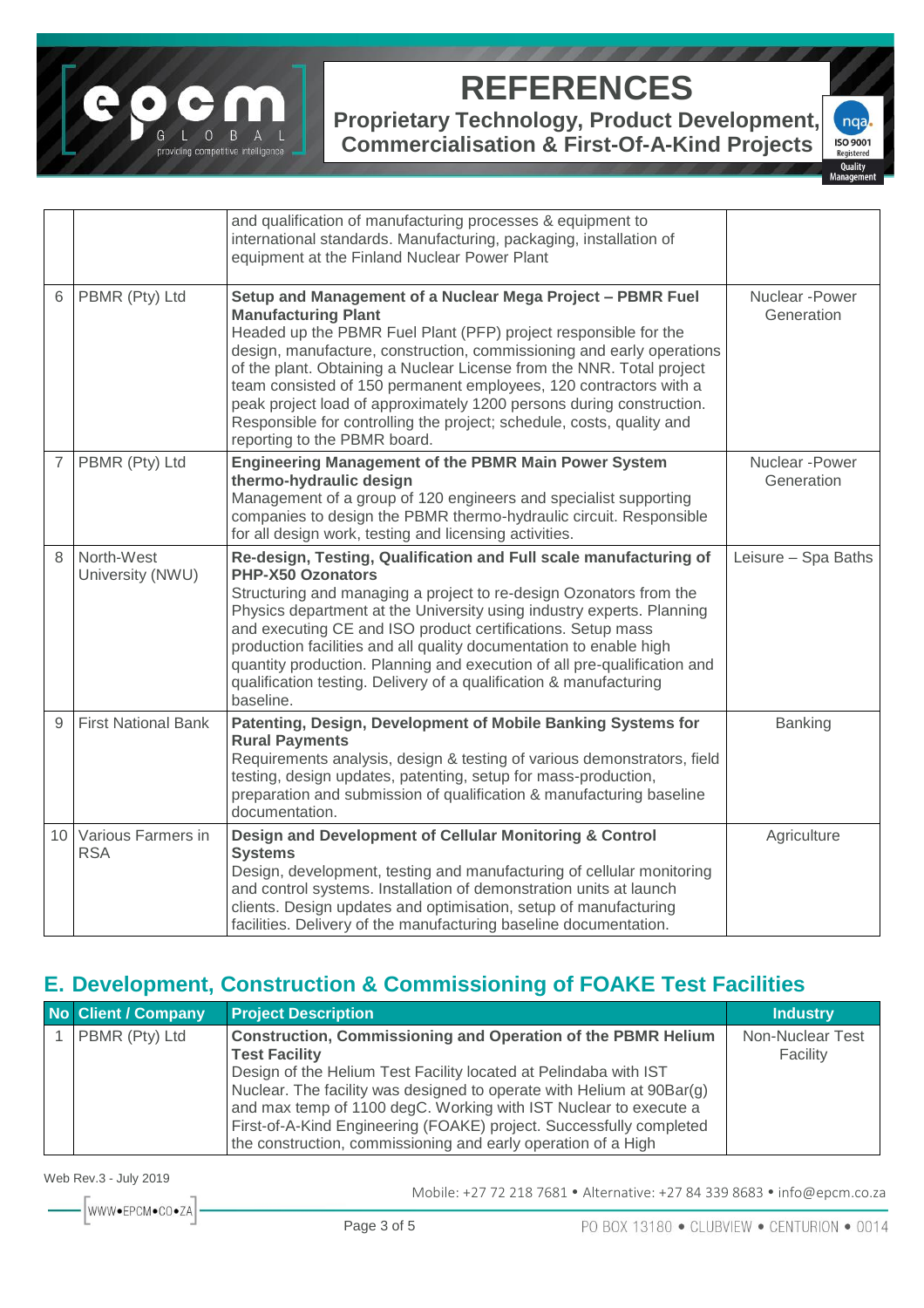

**Proprietary Technology, Product Development,** 

**Commercialisation & First-Of-A-Kind Projects**



|                |                | Temperature, High Pressure Helium Test Facility. Establish an<br>operational business unit and achieve operational readiness to enable<br>the hand-over of the Helium Test Facility and operate the plant on a<br>24/7 basis at Pelindaba. Development of the Operational Readiness<br>Plan. Establishment of core & supporting functions, processes and<br>teams for testing, plant technical support, engineering, operations,<br>logistic support and systems, safety administration & visitor liaison. Full<br>integration between site operations and head office was achieved.<br>Appointment of 42 operational personnel ranging from Engineers,<br>Operators and Artisans. Process definition for ISO 9001 certification.<br>Initial test work was done. Operational readiness & plant hand-over<br>achieved within 2 years. One year successful operation, exceeding of<br>test targets, 100,000 safe working hours, ISO9001 certification<br>obtained |                              |
|----------------|----------------|-----------------------------------------------------------------------------------------------------------------------------------------------------------------------------------------------------------------------------------------------------------------------------------------------------------------------------------------------------------------------------------------------------------------------------------------------------------------------------------------------------------------------------------------------------------------------------------------------------------------------------------------------------------------------------------------------------------------------------------------------------------------------------------------------------------------------------------------------------------------------------------------------------------------------------------------------------------------|------------------------------|
| $\overline{2}$ | PBMR (Pty) Ltd | Design, Construction & Commissioning of High Pressure and<br>High Temperature Test Facilities for the Pebble Bed Modular<br><b>Reactor</b><br>Design, development, construction, commissioning & initial testing of<br>two separate test facilities to verify and validate computer codes used<br>for the PBMR program. The test facilities were built on the premises of<br>the North-West University using industrial contractors. Management of<br>design reviews, supplier selection and qualification, quality control,<br>non-conformances etc. Managing 10 engineers and 15 contractors.<br>Successfully commissioned the test facilities (a first in the world) within<br>schedule and quality requirements.                                                                                                                                                                                                                                            | Non-Nuclear Test<br>Facility |
| 3              | PBMR (Pty) Ltd | Design, Construction, Demonstration of the Pebble Bed Micro<br><b>Model Test facility</b><br>Developed the initial framework for Validation and Verification of<br>Computer codes and models for PBMR. Based on this work the design<br>envelope of the Test Facility was specified. Project & Systems<br>Engineering Management Plan for the design, construction and<br>commissioning of the Pebble Bed Micro Model Test Facility. Working<br>with the North-West University, PMBR engineers, consultants and<br>contractors to execute the project. The Test Facility was constructed on<br>the premises of the University. Management of design reviews,<br>supplier selection and qualification, quality control, non-conformances<br>etc. Managing 30 engineers and 40 contractors. Successfully<br>commissioned the PBMR Micro Model (a first in the world) within<br>schedule and quality requirements.                                                 | Non-Nuclear Test<br>Facility |
| 4              | PBMR (Pty) Ltd | Development of Multiple Test Facilities and Testing for the<br>Validation of the PBMR Flownex Thermo-Hydraulic code<br>Four modular experimental facilities comprised of the "volumes",<br>"network", "transient" and "heat exchanger" facilities were designed,<br>manufactured and commissioned. An instrumentation and data<br>acquisition system was designed capable of capturing high resolution<br>data in the millisecond range to measure shock waves. The facilities<br>were constructed in an industrial area, tests were completed, the<br>facilities were dismantled and re-assembled and commissioned at the<br>Vaal Technikon. Training was provided to University staff on the<br>operation of the facilities.                                                                                                                                                                                                                                  | Non-Nuclear Test<br>Facility |